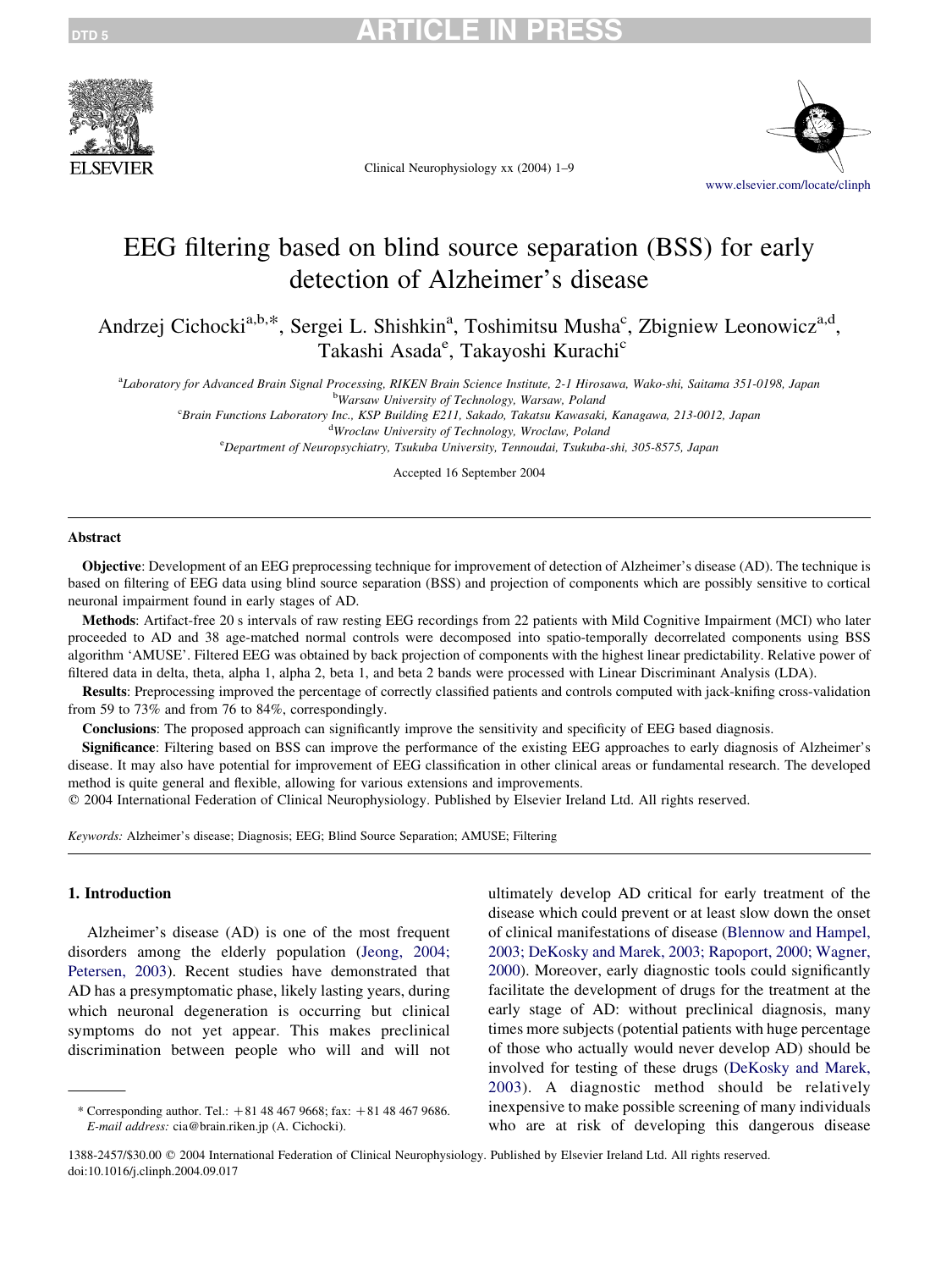### RTICLE IN PRI

([DeKosky and Marek, 2003\)](#page-8-0). The electroencephalogram (EEG) is one of the most promising candidates to become such a method.

To date, many signal processing techniques were applied for revealing pathological changes in EEG associated with AD (see [Jeong, 2004,](#page-8-0) for review). For example, combination of linear and nonlinear measures improved the classification accuracy of AD versus normal subjects up to 92% ([Pritchard et al., 1994](#page-8-0)). Using principal component analysis (PCA) as a postprocessing tool for compressing linear and nonlinear EEG features over channels and age as a moderator variable in a study with rigorous validation procedure (jack-knifing), [Besthorn et al. \(1997\)](#page-7-0) obtained 89% correct classification. However, high classification accuracy was obtained for patients who already developed serious cognitive impairment (e.g. Mini Mental State Examination (MMSE) score was  $11.5 \pm 7.9$  in the study of [Besthorn et al. \(1997\)](#page-7-0)).

Finding a method for identification of patients who have no clinical signs of AD at the moment of EEG registration but later progress to AD is the main challenge in this field. The studies of this kind are very rare. [Huang et al. \(2000\)](#page-8-0) obtained 87% classification accuracy for discrimination between patients with mild cognitive impairment (MCI) who later progressed and not progressed to AD, however, without reporting the use of cross-validation. Musha and coauthors demonstrated, in a computer simulation, that local cortical neuronal impairment should lead to lower dipolarity (goodness-of-fit for dipole localizations) of alpha EEG frequency components ([Hara et al., 1999](#page-8-0)), and then, based on these results, developed a technique for estimation of cortical impairment in AD using a single index of dipolarity ([Musha et al., 2002](#page-8-0)). Alpha dipolarity was able to differentiate MCI patients who showed no clinical signs of AD at the time when EEG was recorded but developed AD later, as diagnosed in the follow-up, from normal controls with high probability; it also correlated with the degree of cortical neuronal impairment, estimated by SPECT ([Musha et al., 2002\)](#page-8-0).

However, in spite of all of the achievements made in the above cited studies, the problem of preclinical diagnosis of AD using EEG is not yet solved and further improvement of the methodology is necessary.

The main idea of this paper can be formulated as 'filtering based on Blind Source Separation (BSS)', that is, filtering of EEG by selection of most relevant components followed by reconstruction of the relevant part (subspace) of EEG signal using back projection of only these components. We propose a preprocessing technique based on this idea for improving EEG-based AD diagnosis (possibly useful also in other fields of EEG analysis). Its usefulness was evaluated in combination with standard procedures, namely the linear discriminant analysis (LDA) applied to spectral power in several frequency bands. To make comparison clear and fair, we used only most reliable but simple procedures. However, more sophisticated analysis based on recent

advances in techniques for EEG processing and data classification may provide, in combination with proposed preprocessing, further significant improvement of early AD diagnosis, and some relevant emerging techniques will be mentioned in Discussion.

### 2. Methods

#### 2.1. Blind source separation filtering for EEG classification

Intuitively, one can expect that some hidden components of such a complex signal like EEG can be more sensitive to Alzheimer's disease and the related disorders than others. These more sensitive components can be considered as useful 'signal', and the other components of EEG as 'noise' or 'unwanted signals'. Improving the 'signal-to-noise ratio' by filtering off the 'noise' could enhance the performance of subsequent feature extraction and data classification. Blind Source Separation (BSS) algorithms (see [Cichocki and](#page-8-0) [Amari, 2003](#page-8-0), for extensive review) can be used for the purpose of such filtering.

BSS, in its application to EEG analysis, assume that EEG signal is composed of a finite number of components (signals from the brain and other sources),  $s(t)$  =  $[s_1(t),...,s_n(t)]^T$ . Here t is a discrete time index, n is the number of components and  $\left[...\right]^T$  means transpose of row vector. Components are mixed through unknown linear mixing process (described by  $n \times n$  mixing matrix **A**), and n sensors (EEG electrodes) record the mixed signals  $\mathbf{x}(t)$  =  $As(t)$ . Each of the components changes in time, but has a fixed weight for each channel. BSS algorithm finds an unmixing (separating)  $n \times n$  matrix W consisting of coefficients with which the electrode signals should be taken to form, by summation, the estimated components:  $y(t) = Wx(t)$ . (In more general case, the number of components can be not equal to the number of sensors.) The entries of the estimated mixing matrix  $\hat{A} = W^{-1}$  are components' weights in the mixing process; in other words, they indicate how strongly each electrode picks up each of individual components. Back projection of some selected components  $\mathbf{x}_r(t) = \mathbf{W}^{-1} \mathbf{y}_r(t)$  (where  $\mathbf{x}_r(t)$  is a vector of reconstructed sensor signals and  $\mathbf{v}_r(t)$  is the vector obtained from the vector  $y(t)$  after removal of all the undesirable components (i.e. by replacing them with zeros)) allows us to filter the EEG data.

In strict sense, BSS means estimation of true (original) sources, though exactly the same procedure can be used for separation of two or more subspaces of the signal without estimation of true sources. One procedure currently becoming popular in EEG analysis is removing artifactrelated BSS components and back projection of components originating from brain (e.g. [Jung et al., 2000; Joyce et al.,](#page-8-0) [2004; Vorobyov and Cichocki, 2002](#page-8-0)). In this procedure, components of brain origin are not required to be separated from each other exactly, because they are mixed again by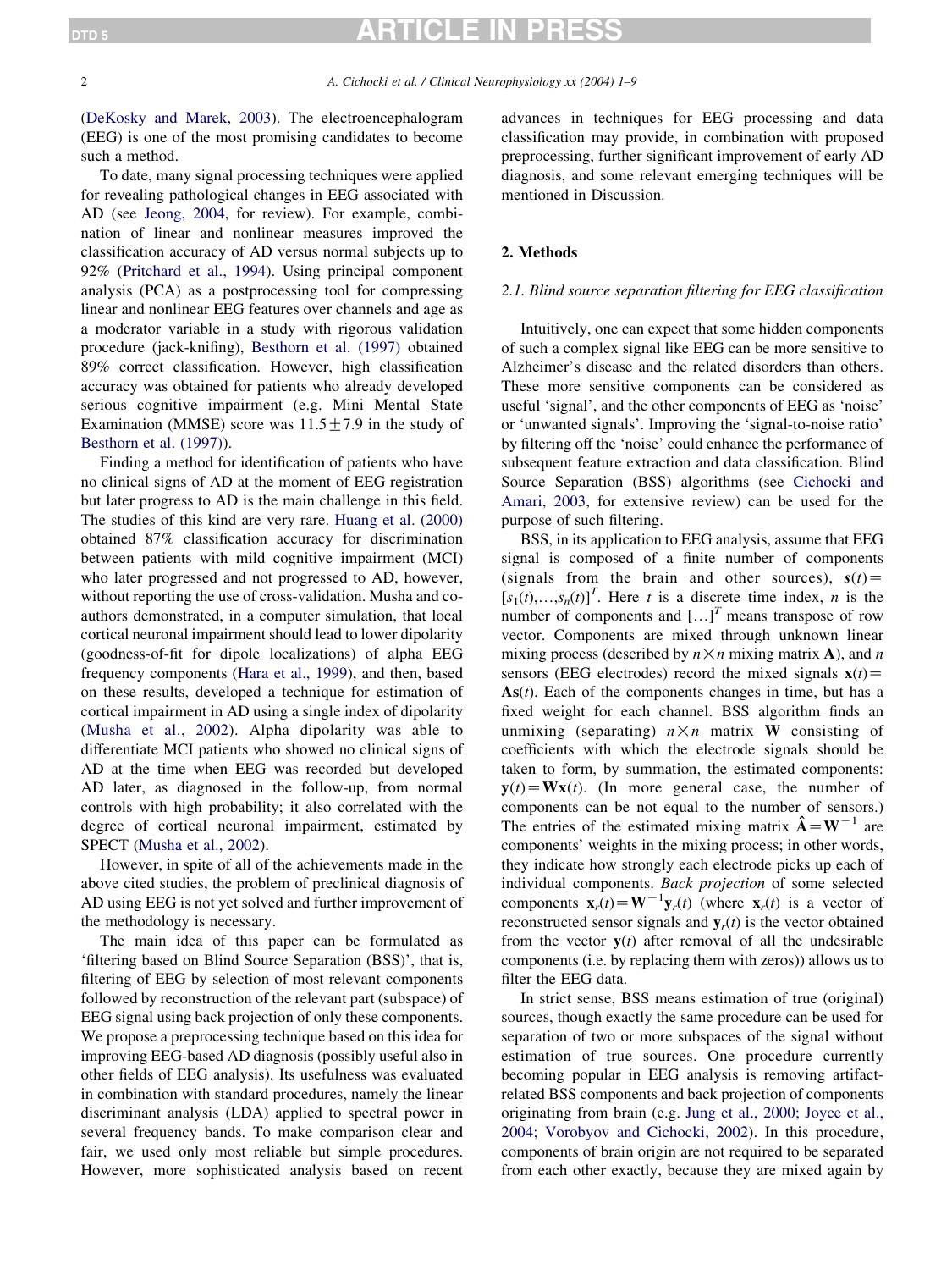## RTICLE IN PRE

back projection after removing artifact-related components. But by the same procedure we can filter off the 'noise' also in wider sense, improving the relative amount of any types of useful information in the signal. Specifically, we can try to increase the relative amount of signal content related to AD (i.e. to improve signal to noise ratio — SNR).

Finding the rules or fundamental principles for identification of relevant and irrelevant components is critical for the proposed approach and, in general, may require extensive studies. In the case of removing artifact-related components, such components typically can be easily identified by visual inspection, but in more general case exact discrimination of relevant and non-relevant components is more difficult. In this paper we attempt to differentiate clusters or subspaces of components with similar properties or features. For the purposes of EEG classification the estimation of individual components corresponding to separate and meaningful brain sources is not required, unlike in other applications of BSS to EEG processing (including its most popular variant, Independent Component Analysis (ICA)). The use of clusters of components is especially beneficial when the data from different subjects are compared: similarity between individual components in different subjects is usually low, while subspaces formed by similar components are more likely to be sufficiently overlapped. Differentiation of subspaces with high and low amount of diagnostically useful information can be made easier if components are separated and sorted according to some criteria which, at least to some extent, correlate with the diagnostic value of components. BSS algorithm 'AMUSE', in our opinion, can be relevant for this task.

#### 2.2. AMUSE algorithm and its properties

AMUSE ([Cichocki and Amari, 2003; Szupiluk and](#page-8-0) [Cichocki, 2001; Tong et al., 1991, 1993\)](#page-8-0)) is a BSS algorithm which arranges components not only in the order of decreasing variance (that is typical for the use of singular value decomposition (SVD) which is implemented within the algorithm), but also in the order of their decreased linear predictability. Low values for both characteristics can be specific for many of EEG components related to high frequency artifacts, especially electromyographic signal (which cannot be sufficiently removed by usual filtering in frequency domain, see [Goncharova et al., 2003\)](#page-8-0). Thus, a first attempt of selection of diagnostically important components can be made by removing a range of components separated with AMUSE (below referred to as 'AMUSE components') with the lowest linear predictability. Automatic sorting of components by this algorithm makes it possible to do this simply by removing components with indices higher than some chosen value.

AMUSE algorithm belongs to the group of second-orderstatistics spatio-temporal decorrelation (SOS-STD) BSS algorithms. It provides similar decomposition as the well known and popular SOBI algorithms ([Belouchrani et al.,](#page-7-0) [1997; Tang et al., 2002\)](#page-7-0). AMUSE algorithm uses simple principles that the estimated components should be spatiotemporally decorrelated and be less complex (i.e. have better linear predictability) than any mixture of those sources. The components are ordered according to decreasing values of singular values of a time-delayed covariance matrix. As in Principal Component Analysis (PCA) and unlike in many ICA algorithms, all components estimated by AMUSE are uniquely defined (i.e. any run of algorithms on the same data will always produce the same components) and consistently ranked. [Fig. 1](#page-3-0) illustrates typical components obtained by decomposing EEG using AMUSE algorithm.

AMUSE algorithm can be considered as two consecutive PCAs: first, PCA is applied to input data; second, PCA (SVD) is applied to the time-delayed covariance matrix of the output of previous stage. In the first step standard or robust prewhitening (sphering) is applied as a linear transformation  $\mathbf{z}(t) = \mathbf{Q}\mathbf{x}(t)$ , where  $\mathbf{Q} = \mathbf{R}_{x}^{-\frac{1}{2}}$  of the standard covariance matrix  $\mathbf{R}_x = E\{\mathbf{x}(t)\mathbf{x}^T(t)\}\$  and  $\mathbf{x}(t)$  is a vector of observed data for time instant  $t$ . Next, SVD is applied to a time-delayed covariance matrix of pre-whitened data:  $\mathbf{R}_z = E\{\mathbf{z}(t)\mathbf{z}^T(t-1)\} = \mathbf{U}\mathbf{S}\mathbf{V}^T$ , where  $\mathbf{S}$  is a diagonal matrix with decreasing singular values and U, V are matrices of eigenvectors. Then, an unmixing matrix is estimated as  $\mathbf{W} = \hat{\mathbf{A}}^{-1} = \mathbf{U}^T \mathbf{Q}$  or  $\hat{\mathbf{A}} = \mathbf{Q}^T \mathbf{U}$ .

AMUSE algorithm is much faster than the vast majority of BSS algorithms (its processing speed is mainly defined by the PCA processing within it) and is very easy to use, because no parameters are required. It is implemented as a part of package 'ICALAB for signal processing' [\(Cichocki](#page-8-0) [et al.](#page-8-0), online) freely available online and can be called also from the current version of EEGLAB toolbox ([Delorme and](#page-8-0) [Makeig, 2004\)](#page-8-0) (which is freely available online at [http://](http://www.sccn.ucsd.edu/eeglab/) [www.sccn.ucsd.edu/eeglab/\)](http://www.sccn.ucsd.edu/eeglab/) if both toolboxes are installed.

### 2.3. Subjects and EEG recording

We used EEG recordings collected in the previous study ([Musha et al., 2002](#page-8-0)). In that study, patients who complained only for memory impairment, but had no apparent loss in general cognitive, behavioral, or functional status, were recruited. Fifty-three patients of this group met the following criteria for Mild Cognitive Impairment (MCI): MMSE score 24 or higher, Clinical Dementia Rating (CDR) scale score of 0.5 with memory performance less than one standard deviation below the normal reference (Wechsler Logical Memory Scale and Paired Associates Learning subtests, IV and VII,  $\leq$ 9 [\(Wechsler, 1987\)](#page-8-0), and/or  $\leq$ 5 on the 30 min delayed recall of the Rey-Osterreith figure test ([Hodges, 1993](#page-8-0))). These patients were followed clinically for 12–18 months. Twenty-five of them developed probable or possible AD according to NINDS-ADRDA criteria [\(McKhann et al., 1984](#page-8-0)). Normal age-matched controls were recruited from family members of the patients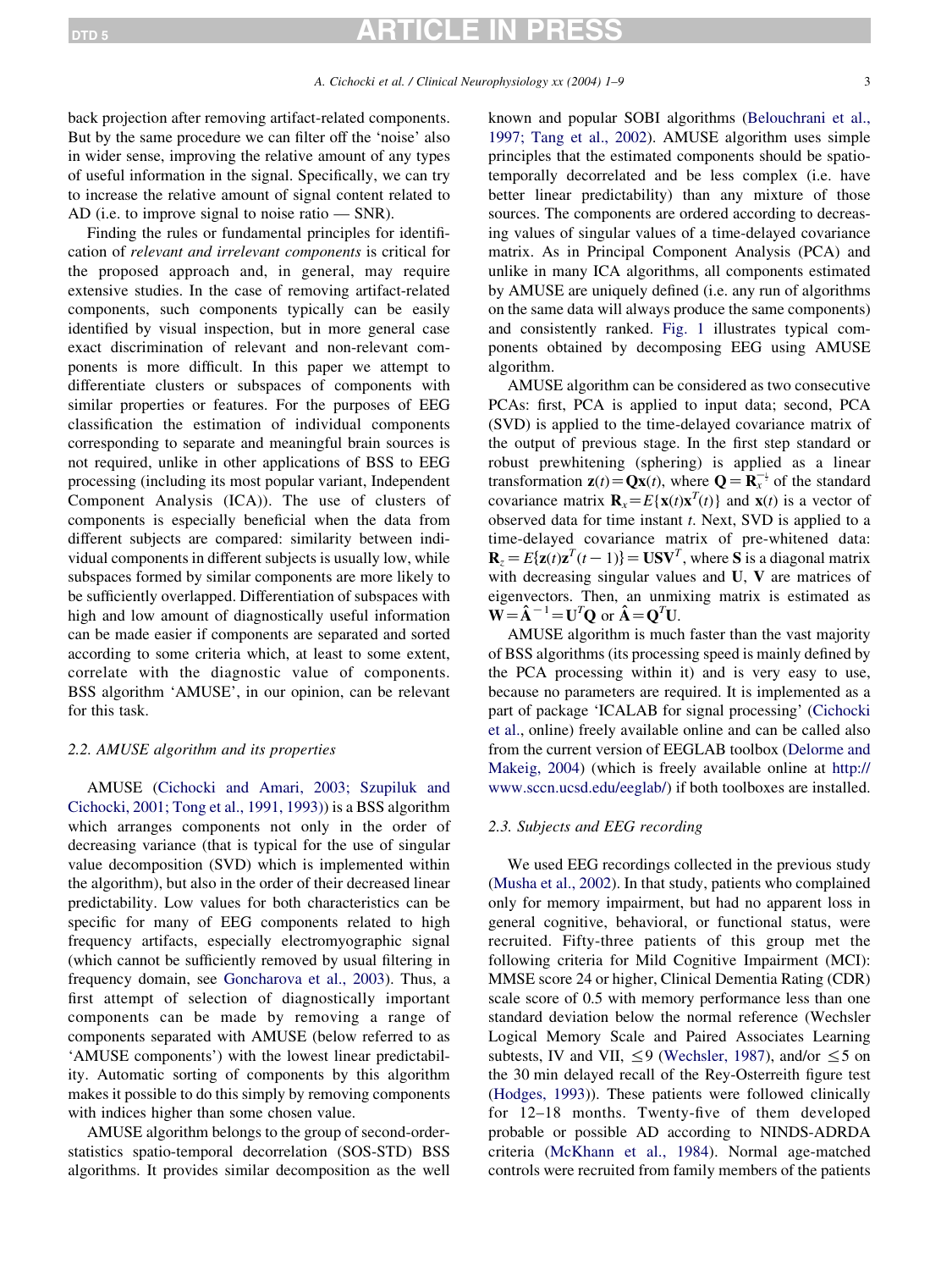<span id="page-3-0"></span>

4 A. Cichocki et al. / Clinical Neurophysiology xx (2004) 1–9



Fig. 1. Example of raw EEG (a) and its components separated with AMUSE algorithm (b) for a patient with MCI who later progressed to AD (MildAD002). AMUSE was applied to 20 s artifact-free interval of EEG, but only 2 s are shown. The scale for the components is arbitrary but linear. Note that the components are automatically ordered according to decreasing linear predictability (increasing complexity).

(mainly spouses) participated in the study as control group. Both patients and controls underwent general medical, neurological, psychiatric, and neuroimaging (SPECT, CT and MRI) investigation for making the diagnosis more precise.

EEG was recorded within 1 month after entering the study from all patients and controls, but only EEG recorded from the patients who progressed to AD  $(n=25;$  below: MCI group) and age-matched controls  $(n=56)$  was used for the analysis. No patient or control subject received psychotropic medication at the period when EEG was recorded. Mean MMSE score was  $26 \pm 1.8$  in MCI group and  $28.5 + 1.6$  in control group; age  $71.9 + 10.2$  and  $71.7 +$ 8.3, respectively. EEG recording was done in an awake resting state with eyes closed, under vigilance control. Ag/AgCl electrodes (disks of diameter 8 mm) were placed on 21 sites according to 10–20 international system, with the reference electrode on the right ear-lobe. EEG was recorded with Biotop 6R12 (NEC San-ei, Tokyo, Japan) using analog filtering bandpass 0.5–250 Hz and sampling rate 200 Hz.

### 2.4. EEG data analysis

All computations were done using MATLAB (The MathWorks, Inc.). EEGLAB [\(Delorme and Makeig, 2004](#page-8-0)) was used for visual analysis of EEG recordings, and AMUSE algorithm implemented in ICALAB ([Cichocki](#page-8-0) [et al.,](#page-8-0) online) was used for BSS processing.

Out of the EEG database described above (from the study of [Musha et al., 2002\)](#page-8-0), we selected 25 MCI patients (later progressed to AD) and 47 age-matched controls who had relatively little artifacts. Their EEGs were visually inspected by an experienced EEG researcher and the first continuous artifact-free 20 s interval of each recording was chosen for the analysis. Due to the lack of such interval in some recordings, the number of patients and controls were reduced to 22 and 38, correspondingly. The reason for selecting artifact-free intervals was that most of the artifacts produced amplifier blocking (saturation) due to its low amplitude range, which lead to strongly nonlinear distortion of the signal. AMUSE, as most of BSS methods, assumes a linear model of summation of source signals, and amplifier blocking should be excluded from the data.

Each EEG was decomposed into 21 decorrelated components by BSS algorithm AMUSE (see above). Some of the components (see Results) were selected for back projection, which formed preprocessed ('AMUSE filtered') EEG data. Spectral analysis based on Fast Fourier Transform (Welch method, Hanning 1 s window, 2 s epochs overlapped by 0.5 s) was applied to raw data, to the components and to the projections of selected components. Relative spectral powers were computed by dividing the power in delta (1.5–3.5 Hz), theta (3.5–7.5 Hz), alpha 1 (7.5–9.5 Hz), alpha 2 (9.5–12.5 Hz), beta 1 (12.5–17.5 Hz) and beta 2 (17.5–25 Hz) bands by the power in 1.5–25 Hz band. These values were normalized for better fitting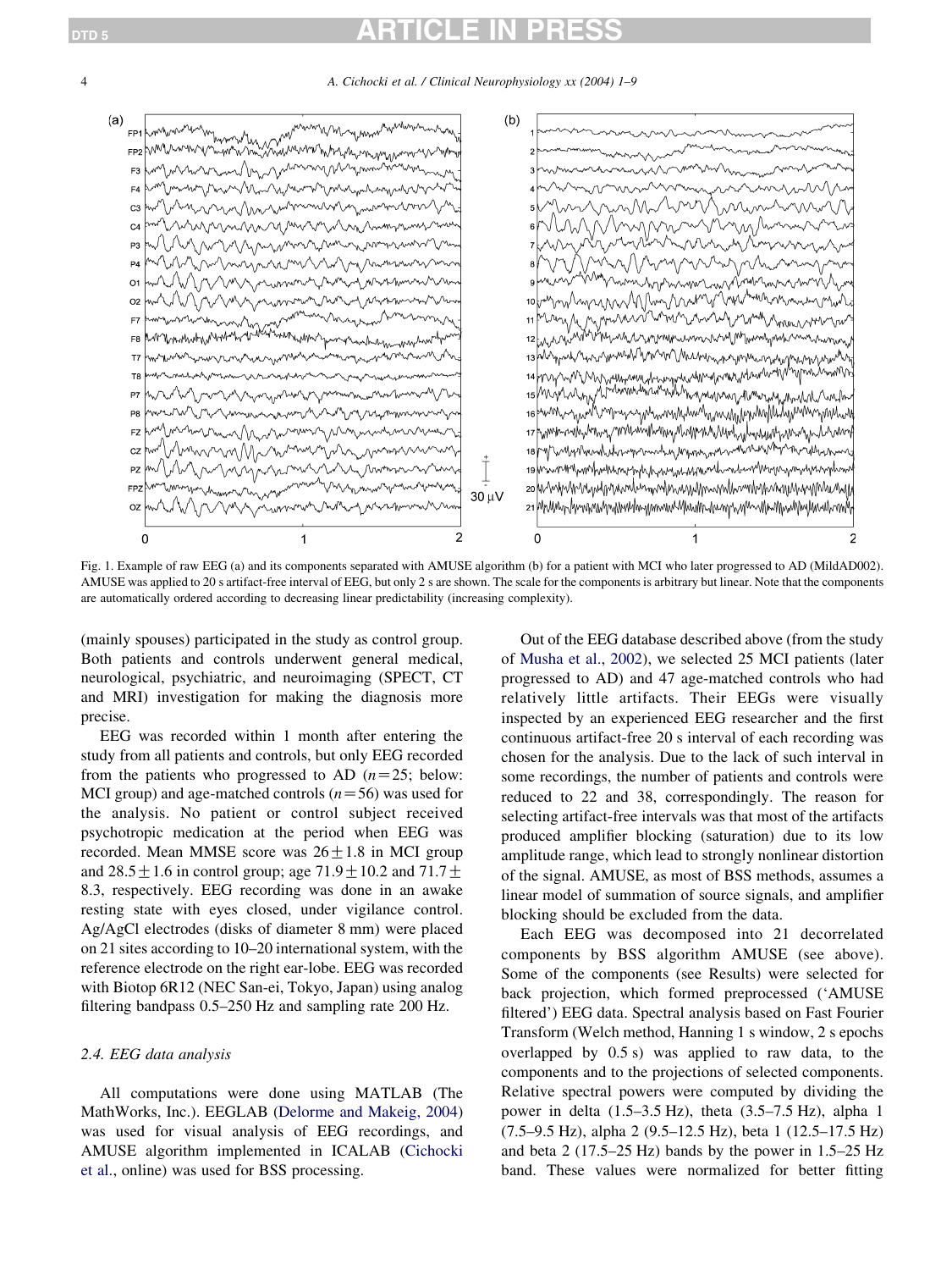<span id="page-4-0"></span>the normal distribution using the transformation  $ln(x/(1-x))$ , where x is the relative spectral power [\(Gasser](#page-8-0) [et al., 1982\)](#page-8-0). To reduce the number of variables used for classification, we averaged band power values over all 21 channels.

Linear discriminant analysis (LDA) (using publicly available software for both linear classical and robust discriminant analysis, by [Croux and Dehon, 2001\)](#page-8-0) was used for discriminating MCI and control groups on the basis of log-transformed relative spectral power in the six frequency bands, averaged over channels. To improve validation of the classification results, discriminant analysis was applied in combination with jack-knifing, a procedure which typically produces lower discrimination rate than, e.g. cross-validation based on using part of a sample for learning and other part for classification, but is statistically more correct and enables increased reproducibility in other samples ([Besthorn et al., 1997\)](#page-7-0). Jack-knifing means that each case is classified using individual discriminant function trained with all cases except this one. Results of this procedure was used for computing sensitivity (the number of MCI subjects who were classified as MCI divided by the number of all subjects in MCI group) and specificity (the number of normal subjects who were classified as normal divided by number of all normal subjects).

### 3. Results

Averaged power spectra of each AMUSE component for patients and control subjects are presented in Fig. 2. As expected, components with lower indices (corresponding to higher linear predictability) had higher relative power at lower frequencies, while components with higher indices had higher relative power at highest frequencies. What is especially important is that the difference between patients and control subjects was clearer in the components with lower indices (i.e. components with highest linear predictability and highest variance of their projections). Thus, in further analysis we used combination of components with lowest indices.

To estimate how many components with highest linear predictability provides optimal classification rate, we applied LDA without jack-knifing (the latter requires much more computation time) to all projected components with indices from 1 to 2, from 1 to 3 and so on. Overall misclassification rate was computed each time by applying obtained discriminant function to the same 60 subjects (22 patients  $+38$  controls). Results are presented in [Fig. 3.](#page-5-0) The best classification was obtained for projection of the first five components (with indices from 1 to 5); however, performance was also high when the number of components



Fig. 2. Averaged power spectra of AMUSE components 1–21. x-axis: frequency, Hz. y-axis: transformed relative spectral power. Relative spectral power was obtained by dividing the absolute values in each frequency bin by total power in the range 1.5–25 Hz. Before averaging, the power values were normalized using transformation  $log(x/(1-x))$  (negative values appear because of this transformation). Red: MCI patients later progressed to AD (n=22). Black: control subjects  $(n=38)$ .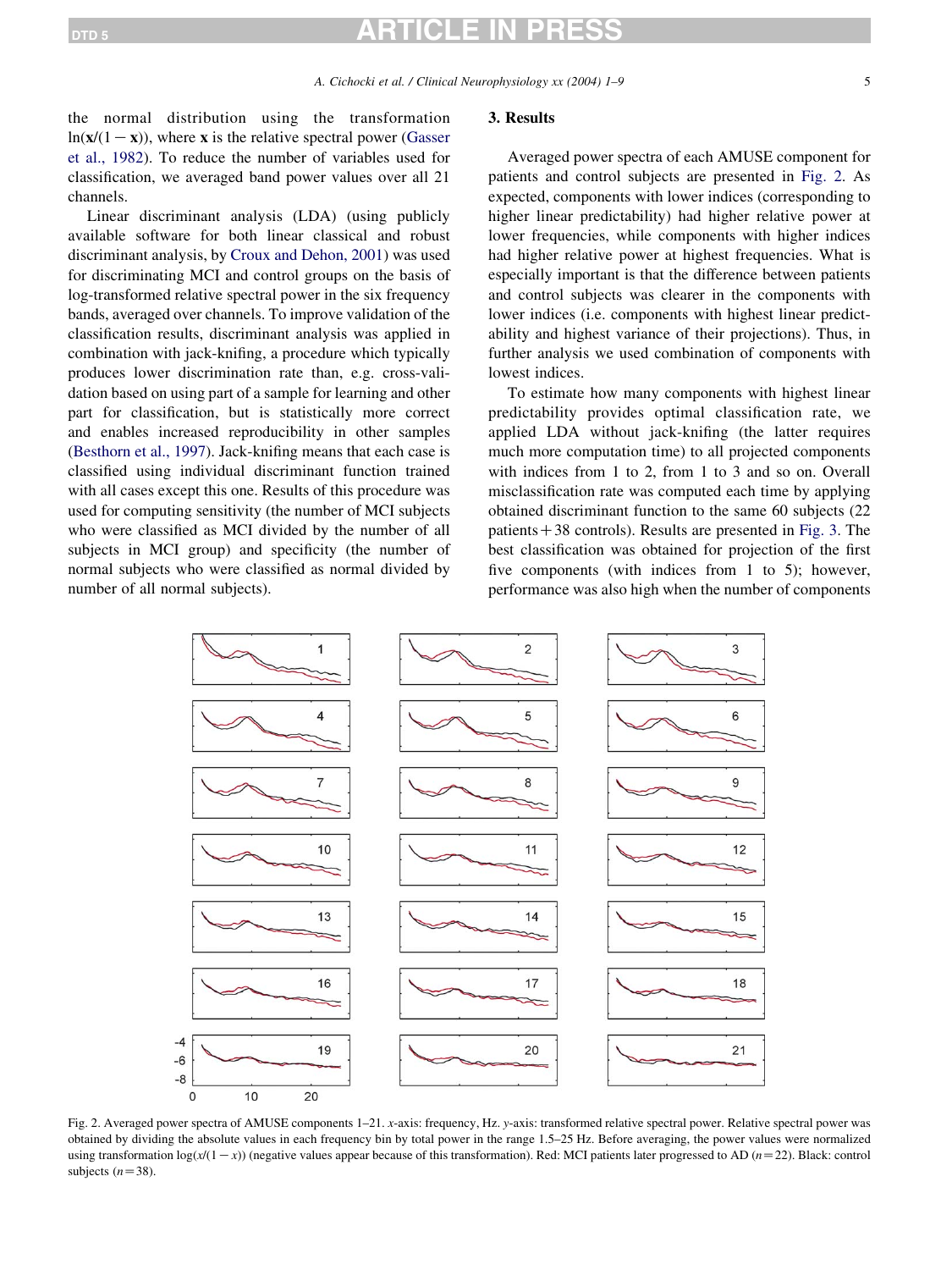<span id="page-5-0"></span>

Fig. 3. LDA approximate (computed without cross-validation) misclassification rate for different number of projected components. Only components with highest linear predictability were used, thus, data points correspond to the following combinations of components: 1,2; 1–3; 1–4;.1–20; 1–21.

was in a rather wide range between 3 and 9. Thus, the method appeared to be robust in respect to the number of selected components.

Classification with jack-knifing procedure was applied to projections of several combinations of components, including 1–5 which appeared to be optimal according to Fig. 3. As follows from Table 1, results of classification were better if preprocessing included selection of AMUSE components with lower indices  $(1-5, 1-7, 1-10)$ , comparing to raw data. When components with higher indices  $(6-21, 8-21, 11-21)$ were selected in preprocessing, the results were worse than in the case of raw data. Best results were obtained with components 1–5 and 1–7 (improvement by 14% over the raw

Table 1

Number of subjects who were correctly and incorrectly classified by discriminant analysis applied to relative power in six frequency bands after selection and back projection of certain AMUSE components (AMUSE filtering). Results were obtained using jack-knifing

| AMUSE com-<br>ponents selected<br>in preprocessing | Misclassified   |                      | Correctly classified % |                      |                 |
|----------------------------------------------------|-----------------|----------------------|------------------------|----------------------|-----------------|
|                                                    | MCI<br>$n = 22$ | Controls<br>$n = 38$ | MCI<br>$n = 22$        | Controls<br>$n = 38$ | All<br>$n = 60$ |
| No preprocessing<br><b>Components</b><br>$1 - 5$   | 9<br>6          | 9<br>6               | 59<br>73               | 76<br>84             | 70<br>80        |
| <b>Components</b><br>$1 - 7$                       | 6               | 6                    | 73                     | 84                   | 80              |
| Components<br>$1 - 10$                             | 6               | 9                    | 73                     | 76                   | 75              |
| Components<br>$6 - 21$                             | 9               | 11                   | 59                     | 71                   | 67              |
| Components<br>$8 - 21$                             | 9               | 11                   | 59                     | 71                   | 67              |
| <b>Components</b><br>$11 - 21$                     | 12              | 12                   | 45                     | 68                   | 60              |

data for classification of MCI and by 8% for control subjects), while components 11–21 gave the worst results. More detailed classification results for two combinations of components (1–5 and 1–10) and for the raw data, presented as Relative Operating Characteristic (ROC) curves in [Fig. 4](#page-6-0), confirm that use of components 1–10 only slightly improved the classification [\(Fig. 4\(](#page-6-0)a)), while improvement of classification with components 1–5 over raw data was substantial ([Fig. 4](#page-6-0)(b)). Best classification performance after preprocessing using 1–5 components was obtained in the range of approximately 0.6–0.8 for sensitivity and 0.7–0.9 for specificity. Selection of components with high indices was clearly not good for classification: for components 11–21 classification performance was almost at random level ([Fig. 4](#page-6-0)(a)).

#### 4. Discussion

With EEG preprocessing proposed in this paper, we obtained 80% rate of correct classification (Table 1) for MCI using only 20 s artifact-free interval of EEG recording from each patient or control subject. While groups of patients and controls were relatively small (22 and 38, correspondingly), it should be noted that the classification performance was estimated using the rigorous jack-knifing cross-validation procedure, which reduce the risk of overstating the results. The jack-knifing procedure was applied only to LDA but not to approximate optimization of the choice of components for back projection. Optimization of the choice of components was made for the whole dataset on the basis of components' spectra and preliminary run of LDA. Nevertheless, [Figs. 2](#page-4-0) [and 3](#page-4-0) suggest that the dependence of the difference between patients' and controls' spectra on component index and dependence of LDA results on the number of selected components were systematic; thus, it is unlikely that we simply picked up some random variations in LDA performance dependent on details of preprocessing and that improvement of LDA performance by preprocessing with the same parameters will be not reproducible in other groups of patients and controls.

The procedure of selection of artifact-free EEG intervals used in this study could introduce some bias in absolute values of discrimination results, because it was done by only one expert, and this expert did know to which group each EEG belongs. In fact, the proportion of the EEG recordings which were not analyzed due to the lack of a sufficiently long artifact-free interval was different in the groups of patients (12%) and controls (19%), and this difference was in the direction which can be expected if the criteria for selecting the analyzed interval were more strict for control group. This difference could be a result of random variations, and it should be noted that most of artifacts were easily identifiable (due to low amplifier range, any high amplitude artifact led to amplifier saturation), so it was rather unlikely that the subjective bias could strongly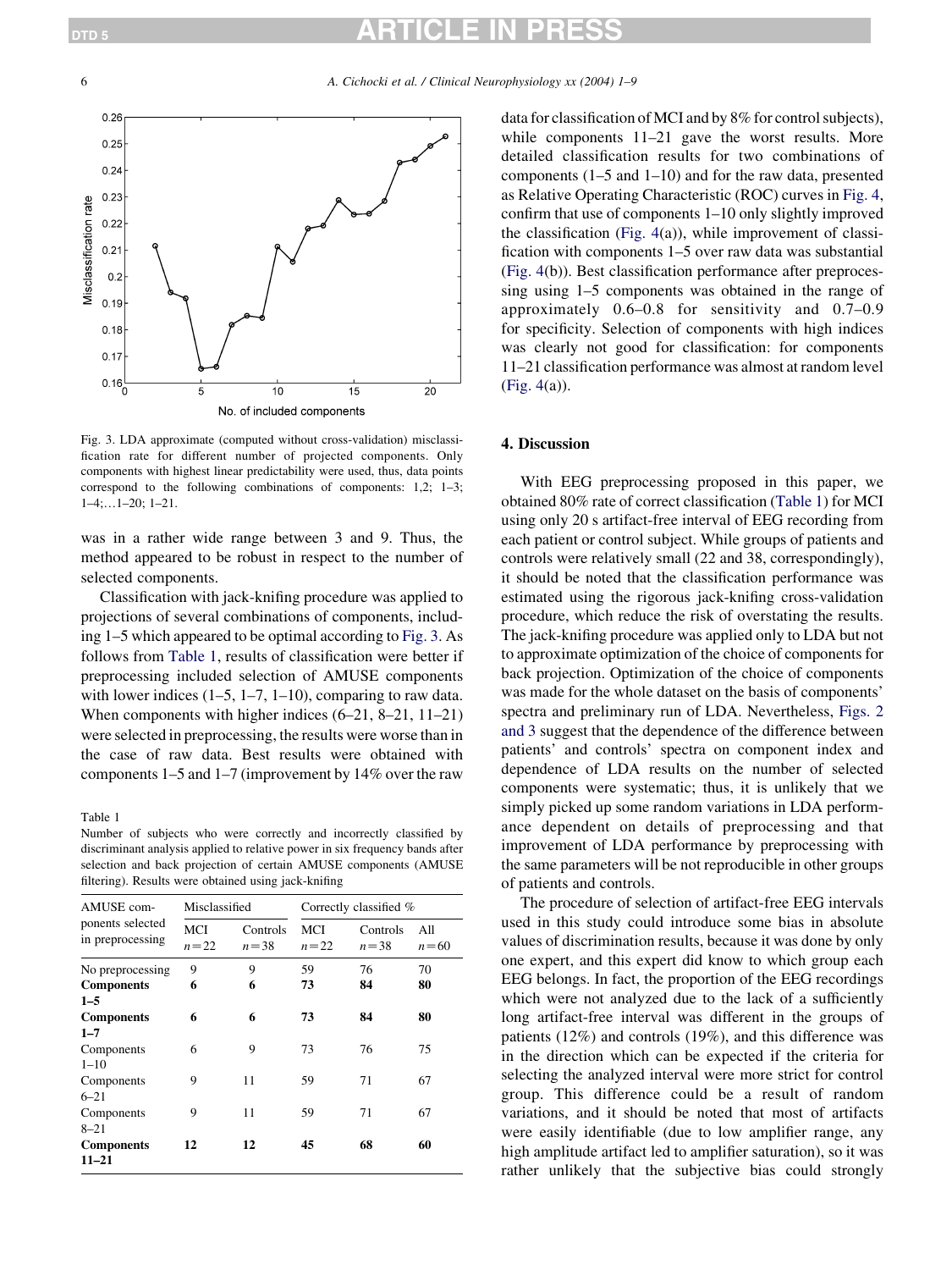A. Cichocki et al. / Clinical Neurophysiology xx (2004) 1-9 7

<span id="page-6-0"></span>

Fig. 4. Relative Operating Characteristic (ROC) curves obtained using jack-knifing for classification of MCI patients later progressed to AD ( $n=22$ ) versus normal controls  $(n=38)$ . LDA was applied to relative power in six EEG frequency bands. Comparison between data without preprocessing and data after selection and back projection of certain AMUSE components (AMUSE filtering). (a) Selection of first 10 components, compared to the rest of components and no preprocessing. (b) Selection of first five components, compared to the rest of components and no preprocessing.

influence the results. However, we cannot guarantee that the use of subjective criteria for selection of artifact free intervals did not affect classification results at all, and it is difficult to predict whether the obtained high values of specificity and sensitivity can be reproduced in other studies. We would like to emphasize, nevertheless, that our main claim is that the proposed preprocessing method increases the performance relatively to the level obtained without its use. This tendency could not be altered by subjective bias in search for artifact-free intervals.

We do not discuss here to which physiologically meaningful brain sources AMUSE components can correspond, because they can be a mixture of activity from many physical sources in the brain. This is clearly not critical for improving of EEG classification. The improvement of classification after AMUSE filtering comparing to nonpreprocessed EEG data was probably caused by higher difference between patients' and controls' spectra in the selected components than in the non-used (filtered off) components. Spectra computed for AMUSE components separated by BSS algorithm AMUSE ([Fig. 2\)](#page-4-0) demonstrate that the difference between patients and controls decreased with the index of component. Interestingly, this effect is visible at the same time in several frequency ranges: in theta range, where patients had an increase of relative power; in alpha range, where shift of the peak to slower frequencies was observed in patients; and in beta range, where relative power was lower for patients. All these differences in spectral power are typically found between AD patients and normal subjects. Spectra of components with the highest indices showed almost no difference between patients and controls, and it was not surprising that the performance of classification based on back projection of only these components was close to random level (Fig. 4(a), components 11–21). Thus, AMUSE components with higher

indices can be considered as mainly representing 'noise' which makes difficult, in processing of raw EEG, to detect diagnostically important changes in characteristics of 'signal'. Note that 'signal' and 'noise' here are not labels for signal from brain sources and for artifacts: we refer to the 'signal' only as to diagnostically important (significant) part (subspace) of raw EEG signal, and to 'noise' as to the diagnostically not important part (non-significant subspace). AMUSE filtering, i.e. extraction of part of EEG reach with 'signal' by using only 'best' (here, most useful for diagnosis) components for back projection, naturally leads to the improvement of 'signal-to-noise ratio' and, as a result, to the improvement of EEG classification.

A BSS-based approach to improvement of signal-tonoise ratio in MEG signal by defining and removing noise subspace was already developed ([Kawakatsu, 2003\)](#page-8-0). More simple and already rather widely used technique is removing EEG and MEG artifact-related components with BSS using visual or automatic identification of such components one by one after decomposition (e.g. [Jung](#page-8-0) [et al., 2000](#page-8-0)). However, since in many kinds of EEG and MEG studies the goal is to extract the brain signal in possibly less distorted form, the existing techniques are limited to remove only such part of raw signal, which contain no or almost no components of brain origin but rather external artifacts and noise. In EEG classification tasks, such as diagnosis or Brain-Computer Interface (BCI), preserving the original signal is less important, noise can be defined not only as artifacts but also as any part of the signal which do not contribute to the difference between the classes of EEG which should be differentiated, and larger subspace with high percentage of such 'noise' can be removed. The existing techniques can only identify, by some a priori known characteristics, noise components ([Barbati et al., 2004; Jung et al., 2000; Kawakatsu, 2003](#page-7-0))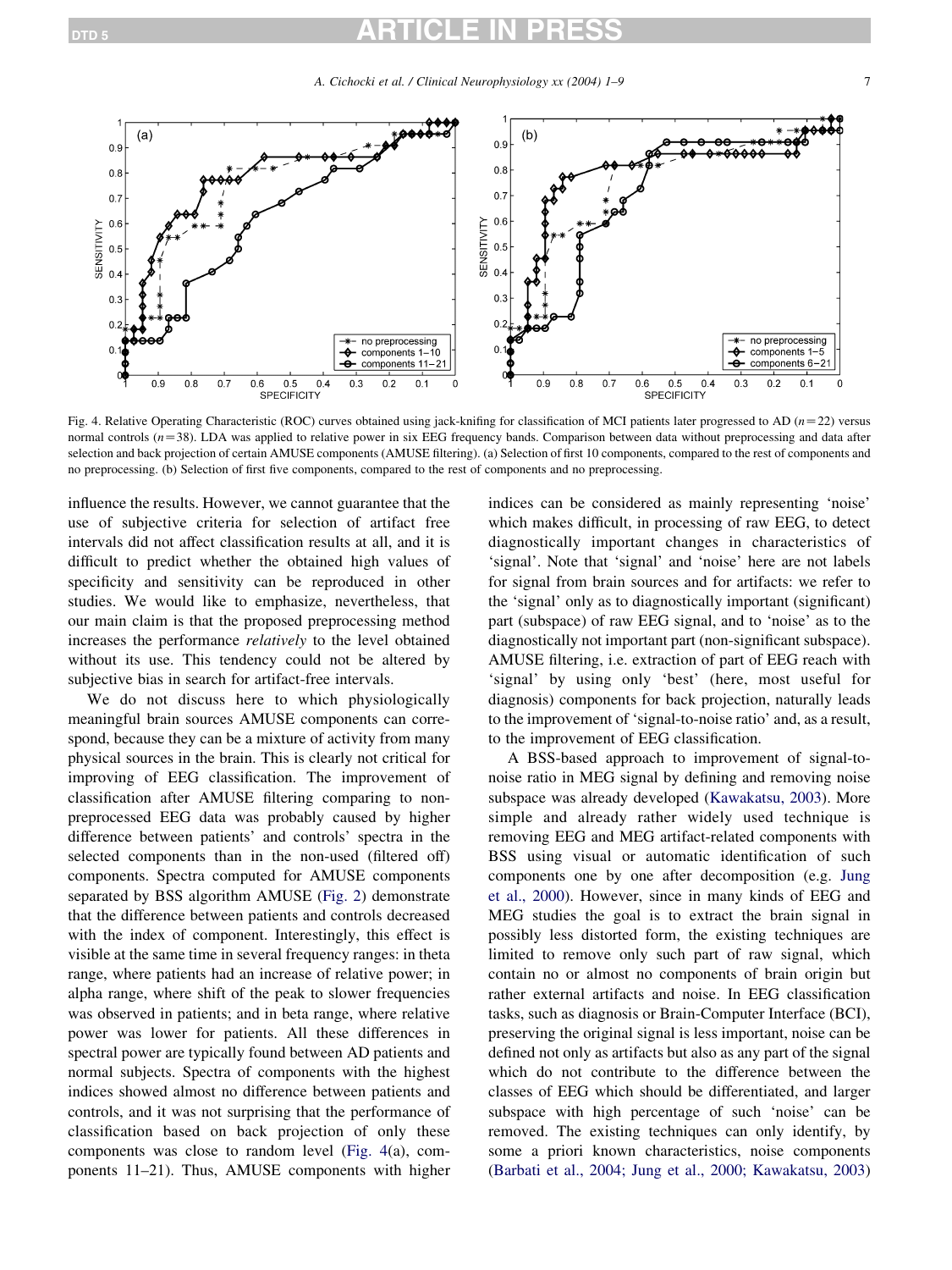## RTICLE IN PRE

<span id="page-7-0"></span>and some very specific diagnostically important components (epileptic spike separation: e.g. [Kobayashi et al.,](#page-8-0) [2002\)](#page-8-0). [Xu et al. \(2004\)](#page-8-0) recently suggested using a subspace approach for differentiating between task-related EEG patterns in BCI. They selected several ICA components related to P300 according to the a priori knowledge of P300 spatio-temporal pattern and reconstructed a clear P300 peak using back projection of these components. Like in the case of epileptic spikes, the components in this case were easily identifiable.

In a general case, however, significant and nonsignificant components are not easily identifiable. The task becomes especially challenging if EEG components from different subjects should be compared, because the sets of components produced by BSS in different subjects usually differ dramatically. In our approach, we rank components using some empirical rule, such as their linear predictability, and select those where difference between the pathological and normal EEG is most differentiated. This made possible to achieve substantial improvement in the discrimination between MCI patients who later progressed to AD and normal age-matched controls. To our best knowledge, no study till now investigated the application of BSS/ICA methods as preprocessing tools with possible application for AD diagnosis.

Dividing of components into two groups (or subspaces) as below or above some component's index (in the case of ranking) or using a threshold for some index computed for each component is not the only way. One may try to divide the sets of components at more than one level and, e.g. remove not only components with highest indices but also with the lowest indices. As one may suppose from [Fig. 1](#page-3-0)(b) (example of individual data), the first two components could represent, to rather high extent, artifacts (roving eye movements). [Fig. 2,](#page-4-0) however, shows that components #1 and #2 substantially differed between groups. We made an attempt to exclude 1 or 2 first components from the analysis and this, in fact, led to slightly lower discrimination results. However, it is possible that for other data (for example, including high amplitude low frequency artifacts) or other processing techniques dividing the set of components on more than one level could be beneficial.

Not only spectral but also other EEG features, such as measures of synchronization between channels, can be investigated for the possibility of improving contrast between pathological and normal data using the presented approach. Several studies indicated that synchronization between different brain areas is sensitive to AD. Such results were obtained for quite different techniques, including coherence (e.g. Adler et al., 2003; Jelic et al., 1996; Locatelli et al., 1998; Wada et al., 1998), mutual information ([Jeong et al., 2001\)](#page-8-0) and synchronization likelihood (a new measure combining estimation of linear and nonlinear coupling) ([Stam et al., 2003\)](#page-8-0). One may hypothesize that EEG components can be divided into two parts, one of which represents signal subspace with lower (or stronger) synchronization among some cortical areas in AD relative to normal EEG, and another one represents signal subspace which synchronization characteristics are not related to the disease. In this case, the general approach described in this paper also could appear to be useful. One may probably try to apply it also in the case of using nonlinear measures (see review in [Jeong, 2004](#page-8-0)) or in combination with other advanced approaches.

There is obviously room for improvement and extension of the proposed method both in ranking and selection of optimal (significant) components, apparatus and postprocessing to perform classification task. Especially, we can apply a wide variety of BSS methods, i.e. instead of the applied and investigated second order statistics spatiotemporal decorrelation, we can exploit other new types of BSS algorithms, such as higher order statistic ICA, sparse component analysis or smooth component analysis with a suitably ordered and ranked components. Furthermore, instead of standard LDA we can use more sensitive and robust methods, such as neural networks or support vector machine (SVM) classifiers. Classification can be probably strongly improved by supplementing the set of spectral power values which we used with much different indices, such as alpha dipolarity, a new index depending on prevalence local vs. distributed sources of EEG alpha activity, which was shown to be very sensitive to ADrelated cortical impairment ([Musha et al., 2002\)](#page-8-0). Additional attractive but still open issue is that using the proposed approach, we can not only detect but also measure in consistent way the progression of AD and influence of medications. The proposed method can also be potentially useful and effective tool for differential diagnosis of AD from other types of dementia, and possibly for diagnosis of other diseases. Other areas of EEG analysis can be also possible field for the application of our preprocessing technique. For these purposes, more studies would be needed to asses of the impact of the proposed enhancement/ filtering procedures on the EEG signal of interest.

#### References

- Adler G, Brassen S, Jajcevic A. EEG coherence in Alzheimer's dementia. J Neural Transm 2003;110(9):1051–8.
- Barbati G, Porcaro C, Zappasodi F, Rossini PM, Tecchio F. Optimization of an independent component analysis approach for artifact identification and removal in magnetoencephalographic signals. Clin Neurophysiol 2004;115(5):1220–32.
- Belouchrani A, Abed-Meraim K, Cardoso JF, Moulines E. A blind source separation technique using second order statistics. IEEE Trans Signal Process 1997;45(2):434–44.
- Besthorn C, Zerfass R, Geiger-Kabisch C, Sattel H, Daniel S, Schreiter-Gasser U, et al. Discrimination of Alzheimer's disease and normal aging by EEG data. Electroencephalogr Clin Neurophysiol 1997; 103(2):241–8.
- Blennow K, Hampel H. CSF markers for incipient Alzheimer's disease. Lancet Neurol 2003;2(10):605–13.